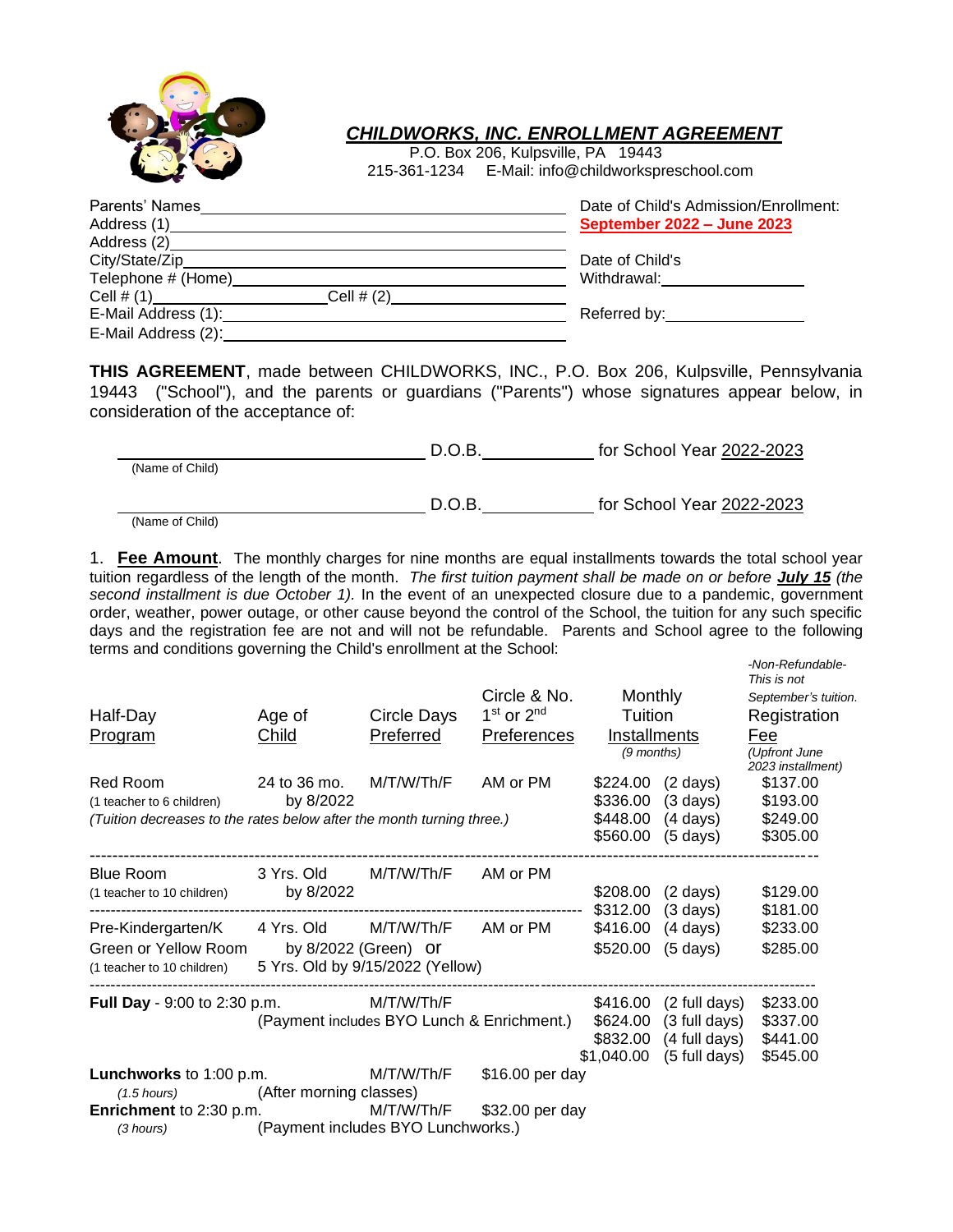2. **Services to be provided as part of the school fee**: 2.5-Hour Preschool Classes utilizing an "Emergent Home-Grown" curriculum using the "PA Early Learning Standards", "Ages & Stages" developmental screening tool, and a Childworks Developmental Milestones Checklist. The program includes fine motor, cognitive, language, sensory motor, and outdoor or indoor gross motor activities.

## 3. **Extra services to be provided at an additional fee, if applicable**:

Enrichment, Field Trips, Lunchworks, and Vision Screening, as well as other services which will have advance notification.

4. **Typical arrival and departure times**: Child will typically arrive/depart at: Red/Blue Rooms 8:50 – 11:20 a.m. & 11:55 a.m. – 2:25 p.m. Green/Yellow Rooms 9:00 – 11:30 a.m. & 12:05 – 2:35 p.m.

5. **Person(s) designated for child(ren) pickup**: The following are person(s) designated by Parent(s) to whom Child(ren) may be released: (Please include spouses.)

6. **Transportation of child**: The transportation of Child will be supplied by parents.

7. **Non-refundable registration fee**: Parents herewith enclose the required non-refundable Registration Fee which includes June's tuition installment, for the Child(ren) named above. Parents recognize that the School must make commitments for expenditures based on this Agreement, and that the **Registration Fee is not refundable or transferable under any circumstances**.

## 8. **Refunds/withdrawal**:

a. Children who enroll and withdraw within 30 days prior to the beginning of a term/semester (term and semester are equivalent to one-half of a School Year) shall be entitled to a 75% refund of a tuition fee that may have been paid by Parents in advance.

b. Tuition fees paid in advance will be refunded by School in full if Child withdraws or is requested to withdraw 30 days or more before the beginning of the term/semester.

c. If Child withdraws or is requested to withdraw during a term/semester, there will be no refund of the tuition paid for that term/semester or any tuition paid in advance for that term/semester.

d. Parents understand that the School has no obligation to refund or cancel tuition charges regardless of the subsequent failure of Child to attend School by reason of illness, withdrawal, dismissal, vacation, or any other reason, unless as stated herein to the contrary.

e. One month's notice is required in writing to the Director of the School should Child be withdrawn prior to the end of the School Year.

9. **Late fees, miscellaneous fees and collection**: Parents authorize School to collect from either Parent any claim of payment for tuition or other late fees, charges and other fees or bills to which the School is entitled, as set forth in the Childworks Family Handbook, which is deemed to be incorporated in this Agreement by reference, including but not limited to the following:

- A \$5.00 per day late fee shall be assessed:
- For tuition payments received after the first of the month for which such tuition is due.
- Against Parents who fail to pick up Child at the designated pick-up time (unless prearranged), \$10.00 for repeat offenders.

10. **Discounts**: For Parents who send more than one child to the School during the current year, there shall be a discount of \$25.00 applied toward the Registration Fee for each Child attending any Preschool Program, except Toddlerworks.

11. **Non-payment of tuition**: Parents further agree that if payment of tuition is not made in accordance with this Agreement or School policies, the School shall have the right to refuse to admit Child to class. The monthly tuition must be paid regardless of vacation or illness.

12. **School policies**: Parents agree to accept the rules and regulations of the School as stated in the School's current handbook (and any amendments that may subsequently occur) as well as other